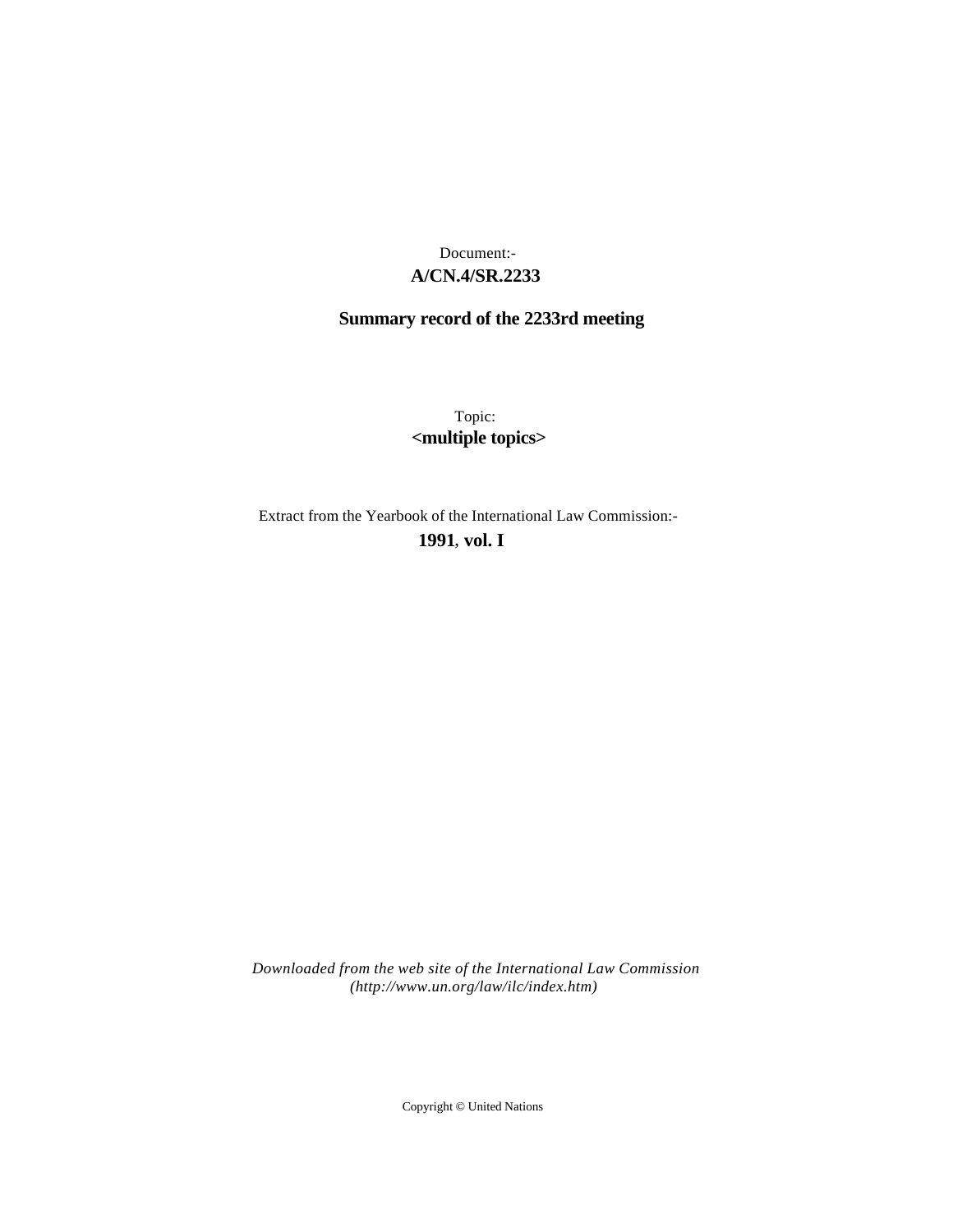11. Mention should be made in that connection of the diplomatic bag and the diplomatic courier. The Commission and the Sixth Committee had considered whether the draft articles elaborated on that topic should be restricted to States or should also be extended to international organizations. Opinions on the matter had been divided. The Special Rapporteur on the diplomatic bag and diplomatic courier had suggested the inclusion of a new paragraph 2 in draft article 1 on the diplomatic courier and the diplomatic bag, to cover the official communications of an international organization with a State or with other international organizations, which he had cited in his fifth report. After lengthy discussion, views being expressed both for and against, the Commission had decided not to include the paragraph. It had been pointed out that the repeated insistence by some Commission members on differentiating between States and international organizations was inopportune. International organizations, it had been said, were established by States, and they used diplomatic couriers and diplomatic bags without any serious objection ever being raised. Both the Convention on the Privileges and Immunities of the United Nations and the Convention on the Privileges and Immunities of the Specialized Agencies, as well as many international instruments such as headquarters agreements and technical assistance agreements, contained similar specific provisions on the subject. However, given the difference of opinions, the Commission had opted for confining the scope of the draft articles to couriers and bags of States in order not to jeopardize the acceptability of the draft articles. At the same time, it had believed it appropriate for States to be given the choice to extend, if they so wished, the applicability of the draft articles to couriers and bags of, at least, international organizations of a universal character. It had therefore prepared and approved a draft optional protocol two on the status of the courier and the bag of international on the status of the council and the bag of international<br>organizations of a universal character<sup>4</sup> which stated, in article I, that:

The articles also apply to a courier and a bag employed for the official communications of an international organization of a universal character:

*(a)* With its missions and offices, wherever situated, and for the official communications of these missions and offices with each other;

*(b)* With other international organizations of a universal character.

12. As to the question of fiscal immunities, the sixth report ended with part V of the draft, namely articles 18 to 22. The fiscal immunity which States granted each other in their mutual relations was, in fact, the counterpart of equality. Under the principle of sovereignty and equality between States, a State could not be viewed as being subject to the tax-levying authority of another State. The principle was established by both custom and practice; it had been confirmed in bilateral and multilateral agreements, or even by unilateral decisions of States, at least as regarded property intended for State purposes. The tax exemption granted to intergovernmental international organizations also appeared to be justified by the same principle of equality between member States. A State could not levy taxes on other States through an international organization, and the host State must not derive unjustified fiscal benefit from the presence of an international organization on its territory. Moreover, in order to perform their official functions effectively, intergovernmental international organizations must enjoy the greatest possible independence in relation to the States of which they were composed. The principle of the free movement of the articles and capital of international organizations constituted one of the basic elements for preserving and guaranteeing their independence, and enabling them to fulfil the purposes for which they were established. However, States naturally had the right to protect themselves against any abuse or erroneous interpretation of the principle which might distort its true aim. The report therefore focused on two basic principles: the free movement of the articles of international organizations, and the protection of States against abuse or misinterpretation.

13. The CHAIRMAN thanked the Special Rapporteur for his presentation of the two reports.

*The meeting rose at 10.40 a.m.*

#### **2233rd MEETING**

*Tuesday, 2 July 1991, at 10 a.m.*

*Chairman:* Mr. Abdul G. KOROMA

*Present:* Mr. Al-Baharna, Mr. Al-Qaysi, Mr. Arangio-Ruiz, Mr. Barsegov, Mr. Beesley, Mr. Calero Rodrigues, Mr. Diaz Gonzalez, Mr. Eiriksson, Mr. Graefrath, Mr. Hayes, Mr. Jacovides, Mr. Mahiou, Mr. McCaffrey, Mr. Njenga, Mr. Ogiso, Mr. Pawlak, Mr. Pellet, Mr. Sreenivasa Rao, Mr. Razafindralambo, Mr. Roucounas, Mr. Sepúlveda Gutiérrez, Mr. Shi, Mr. Solari Tudela, Mr. Thiam, Mr. Tomuschat.

#### Cooperation with other bodies

[Agenda item 9]

STATEMENT BY THE OBSERVER FOR THE ASIAN-AFRICAN LEGAL CONSULTATIVE COMMITTEE

1. The CHAIRMAN invited Mr. Njenga to address the Commission in his capacity as Secretary-General of the Asian-African Legal Consultative Committee.

2. Mr. NJENGA (Observer for the Asian-African Legal Consultative Committee) said that the Asian-African Legal Consultative Committee greatly valued its longstanding links with the International Law Commission. As Secretary-General of the Committee, he could speak with conviction of the commitment to strengthen those bonds in the mutual interests of the two bodies.

<sup>&</sup>lt;sup>4</sup> Adopted by the Commission at its forty-first session. See *Yearbook ... 1989,* vol. I, 2132nd meeting, para. 56.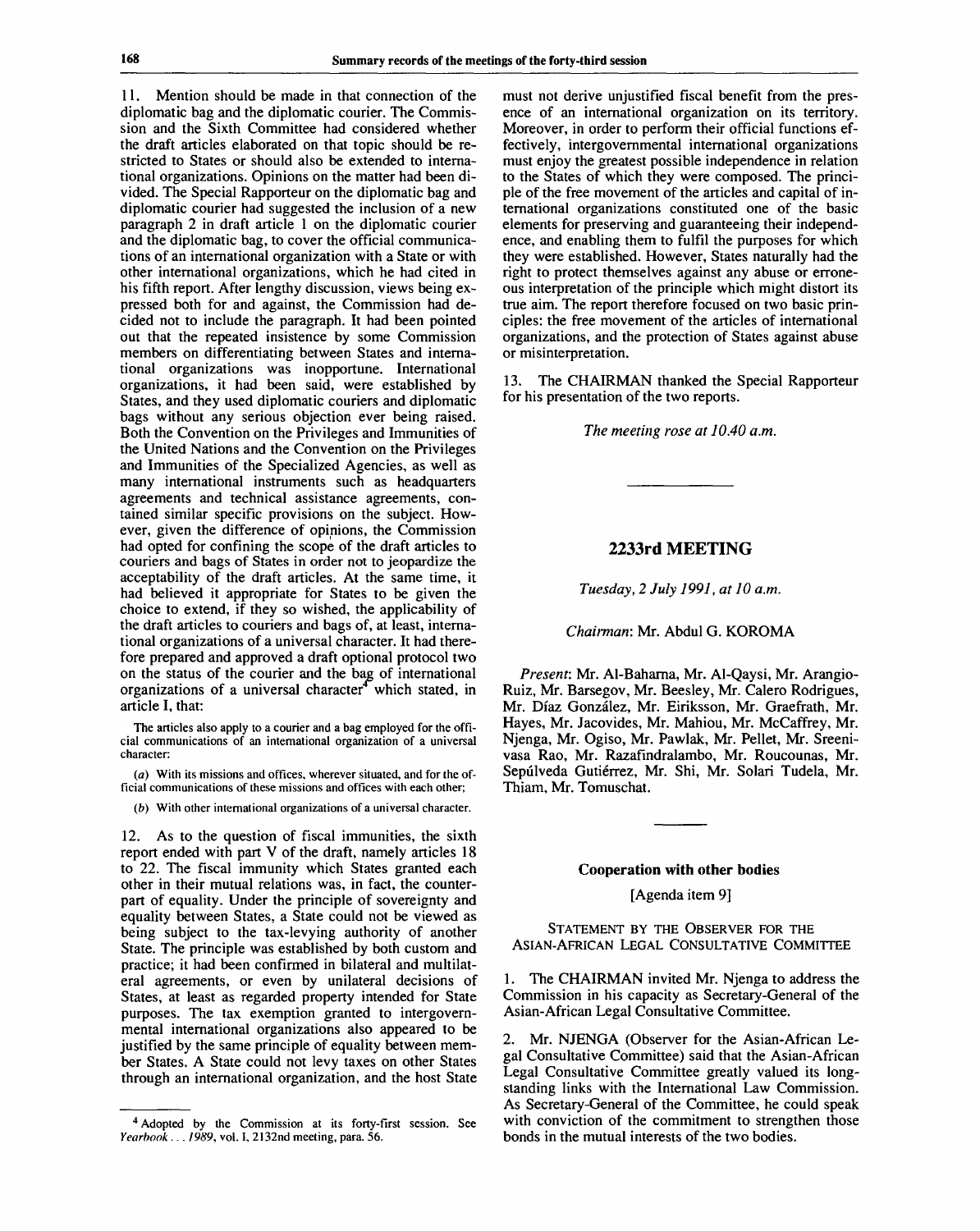3. The Committee had been particularly happy to welcome the outgoing Chairman of the Commission, Mr. Shi, at its thirtieth session held in Cairo in April 1991. The Legal Counsel of the United Nations, Mr. Fleischhauer, had been unable to attend the session owing to other obligations, but had been represented by the Secretary to the Commission, Mr. Kotliar, who had read out a message from the Secretary-General of the Organization.

4. The Committee had greatly appreciated the comprehensive and informative account Mr. Shi had given of the Commission's progress of work at its forty-second session. Mr. Shi had also stressed how much the members of the Commission had appreciated the interesting comments made by the members of the Committee on the topics on which the Commission was working and how glad they had been to learn that the Committee was interested in, or working on, topics that were often similar or closely related to those on the Commission's agenda. All of that attested to the need to strengthen the exchange of views and experiences between the two bodies.

5. The Committee attached great value to the role of the Commission in the progressive development and codification of international law. The meticulous detail with which it approached its task in order to break fresh ground on matters of vital importance to the international community was to be commended and was universally appreciated. Three items on the Commission's agenda were of particular interest to Governments in the Asian-African region: international liability for injurious consequences arising out of acts not prohibited by international law; jurisdictional immunities of States and their property; and the law of the non-navigational uses of international watercourses. In the case of the two lastmentioned topics, that interest was due to the fact that they were also on the Committee's work programme and had been for some time. The Committee had started to consider the question of the jurisdictional immunities of States as far back as 1958, at its second session.

6. More recently, the Committee had deliberated upon certain aspects of the law relating to the jurisdictional immunities of States and their property in connection with certain developments that had taken place in some of its member countries. In addition to having been debated at the sessions of the Committee, the topic had also been the theme of three meetings of the legal advisers of the member Governments of the Committee in 1984, 1987 and 1989. Now that the Commission had completed its second reading of the draft articles on the subject, the interest of the Committee could hardly be overemphasized. Indeed, at its thirtieth session, the Committee had requested its secretariat to prepare detailed notes and comments on those draft articles and also on the draft articles on the law of the nonnavigational uses of international watercourses, the first reading of which had just been concluded by the Commission.

7. As to some of the other substantive items considered by the Committee at its thirtieth session and the current work programme of its secretariat, following the adoption by the General Assembly of resolution 44/23 declaring the period 1990-1999 as the United Nations Decade of International Law, the secretariat of the Committee

had prepared a note for the twenty-ninth session of the Committee on the role of the Committee in the realization of the objectives of the Decade. The Committee had called for an in-depth study on the Decade, which it had submitted to the United Nations Legal Counsel, setting forth its proposals and views. It was a matter of satisfaction to the Committee that it had been one of the few bodies to deal in that way with all the objectives of the Decade. In that connection, the Committee had been pleased to learn from Mr. Vukas, Chairman of the Working Group on the Decade of International Law, who had attended the Committee session in Cairo, that the Working Group had viewed with favour the notes and comments prepared by its secretariat. The item would remain on the programme of work of the secretariat and on the agenda of the Committee in the years ahead and the Committee hoped in that way to make an active contribution to the achievement of the objectives of the Decade. In that connection, at the thirtieth session of the Committee, the hope had been expressed that, at its current session, the Commission would consider ways of achieving the objectives of the Decade and that, when drawing up its quinquennial programme of work, it would make its views on the Decade known; the Committee eagerly awaited those views.

8. The Committee also hoped, *inter alia,* to undertake an in-depth study on the enhanced utilization of ICJ in the broader context of the purpose of promoting methods for the peaceful settlement of disputes between States, including resort to and full respect for ICJ as spelt out in General Assembly resolution 44/23. The representative of the Court had offered to cooperate in that venture.

9. The Committee had always attached great importance to the law of the sea and its contribution to the work of the Third United Nations Conference on the Law of the Sea was well known. The law of the sea was, therefore, a third area in which the Committee's secretariat had taken an initiative by preparing a study on the significance and cost of ratification of the 1982 United Nations Convention on the Law of the Sea. In that study, the secretariat had urged those member States which had not already done so to ratify the Convention. In Cairo, several delegates had expressed the view that the study would allay the fears of the developing countries concerning the financial implications of ratification of the Convention and had commended the secretariat for being one of the few remaining organizations that continued vigorously to promote the ratification of the Convention on the Law of the Sea. That study could be made available to any members of the Commission wishing to consult it.

10. The control of transboundary movements of hazardous wastes and their disposal, particularly in the African-Asian region, was viewed by many members of the Committee as a vitally important aspect of acts not prohibited by international law. Many member States of the Committee had already expressed their concern on that score at the Conference of Plenipotentiaries convened in Basel in 1989. The Committee's secretariat had been actively involved in the meetings of legal and technical experts organized by OAU in Addis Ababa in December 1989 and at the beginning of May 1990 to prepare for a Conference of Plenipotentiaries with a view to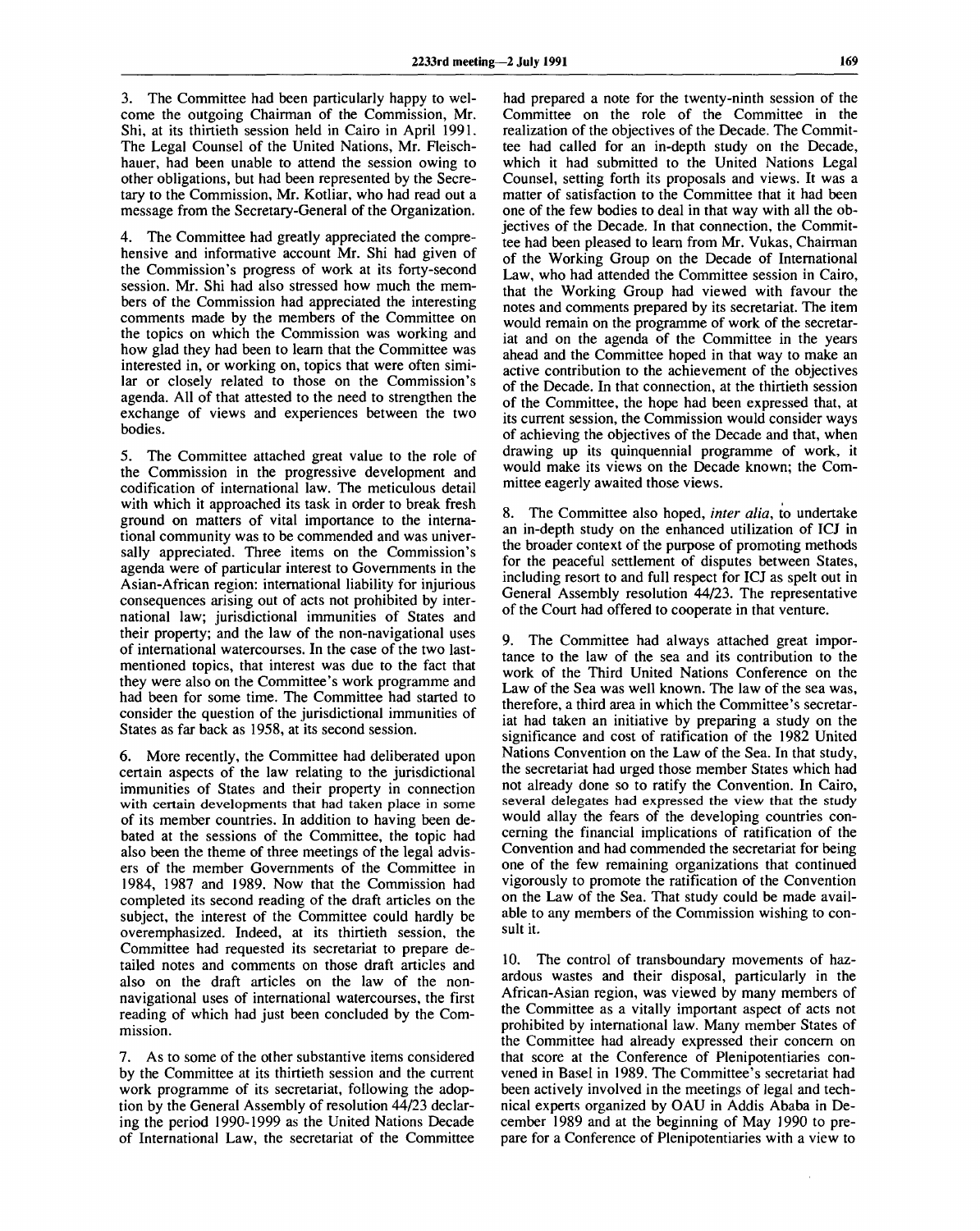the adoption of an African convention on the subject. In Cairo, participants had paid a tribute to the role played by the Committee's secretariat in the formulation and adoption of the Bamako Convention on the Ban of the Import into Africa and the Control of Transboundary Movements of Hazardous Wastes within Africa. The secretariat had also been associated with the Ad Hoc Working Group of Legal and Technical Experts to Develop Elements which might be included in a Protocol on Liability and Compensation for Damage Resulting from the Transboundary Movements and Disposal of Hazardous Wastes and Other Wastes, set up by UNEP, as envisaged by the Basel Convention. The Committee had been among the first international organizations to urge its member States to ratify the Basel Convention and to bring it into force, and several of them had already ratified it.

11. The secretariat of the Committee was also involved in helping its members to prepare for UNCED to be held in Brazil in June 1992. The secretariat had actively participated in the meetings of the Preparatory Committee of UNCED and, as in other areas, had worked in tandem with other regional and international organizations. The secretariat of the Committee proposed to hold an intersessional meeting at ministerial level to review the work of the Preparatory Committee of UNCED and, in particular, that of its Working Group III (Legal issues), so as to give the members of the Committee an opportunity to adopt a common stand on the protection of the environment and climate without prejudicing their right to sustainable development.

12. In addition, the Committee was now working on the preparation of documents and studies on such diverse subjects as the status and treatment of refugees, a question on which the secretariat of the Committee was organizing a seminar in October 1991 in New Delhi in cooperation with the United Nations High Commissioner for Refugees and thanks to a generous grant from the Ford Foundation; the deportation of Palestinians as a violation of international law, particularly the Geneva Conventions of 1949; the criteria for distinguishing between international terrorism and national liberation movements; the extradition of fugitive offenders; the debt burden of developing countries; the concept of a peace zone in international law; the Indian Ocean as a zone of peace; the legal framework for international joint ventures; international trade law matters; and the undertaking of a feasibility study on the establishment of a centre for research and development of legal regimes applicable to economic activities in developing countries in Asia and Africa. The work on all those topics was continuing. The items listed were among those that were to be considered at the Committee's thirty-first session in 1992. It was gratifying to note that the International Law Commission was considering putting some of those topics on its own long-term programme of work.

13. At the Committee's thirtieth session, he had been re-elected Secretary-General for a period of three years starting in May 1991. On behalf of the Committee, he extended to the Chairman of the International Law Commission an invitation to participate in the Committee's thirty-first session, which was scheduled to be held in Islamabad, Pakistan, in 1992.

14. Mr. McCAFFREY, speaking on behalf of the members of the Commission from the Group of Western European and Other States, thanked the Secretary-General of the Asian-African Legal Consultative Committee for his very informative and stimulating statement.

15. He said that he had always been impressed by the number of areas in which the Committee was working. Of all the organizations, it was undoubtedly the Committee which had done the most intensive work in connection with the United Nations Decade of International Law. For years, moreover, it had been studying two topics which were on the Commission's agenda: the jurisdictional immunities of States and their property and the law of the non-navigational uses of international watercourses. He was aware that the Committee followed the Commission's work with great interest and hoped that it would welcome the conclusions the Commission had reached on those two topics at the current session. He was also sure that, during his new term of office, Mr. Njenga would exercise as competently as in the past his functions as Secretary-General of a body which provided very valuable services to its members, for example, in helping them prepare their comments on the Commission's report to the Sixth Committee of the General Assembly.

16. The CHAIRMAN, speaking as a member of the Commission, also congratulated Mr. Njenga on his reelection as Secretary-General of the Asian-African Legal Consultative Committee.

17. Mr. MAHIOU, speaking on behalf of the members of the Commission from African States, thanked Mr. Njenga, first, for having given such very useful information on the Committee's work, which was, fortunately, continuing despite the financial problems faced by the member countries, and, secondly, for having helped to establish and maintain close and personal ties between the Committee and the Commission. On many points, the concerns of the two bodies were the same. He was thinking in particular of two topics on which the Commission had just adopted a set of draft articles on second and first reading, respectively, namely, the jurisdictional immunities of States and their property and the law of the non-navigational uses of international watercourses. Those two topics were of particular interest to the Committee because of the problems of the Asian-African region in those fields.

18. Other questions to which the Committee attached great importance also went to the heart of topics being considered by the Commission. For example, the problem of hazardous wastes was one of the important aspects of the topic of international liability of States for injurious consequences arising out of acts not prohibited by international law. Lastly, he noted that the Committee had established an entire list of subjects for research and study, which he believed could provide the Commission with useful inspiration for the preparation of its own agenda, with a view both to the codification and to the progressive development of international law.

19. Mr. BARSEGOV joined the previous speakers in thanking Mr. Njenga for his very interesting and very detailed statement. He said that the activities of the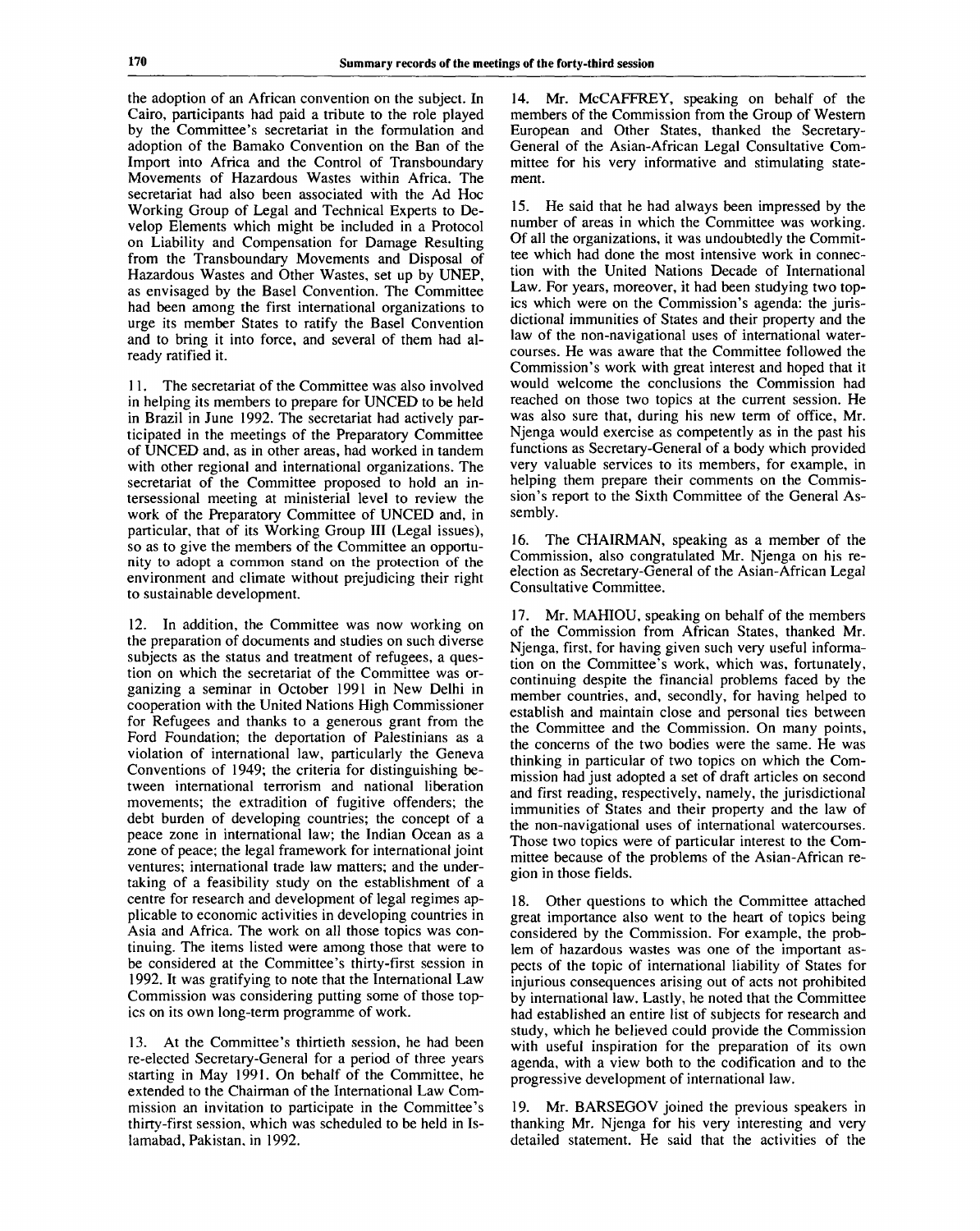Asian-African Legal Consultative Committee reflected the concerns of the Eastern European countries, which followed its work with very great interest. He would not refer to each of the points mentioned by Mr. Njenga, since the list of questions dealt with by the Committee was quite impressive, but he would like the statement by the Secretary-General of the Asian-African Legal Consultative Committee to be reflected fully in the summary record of the meeting and he also expressed the hope that the Commission would have access to the documents concerning the work of the Committee to which Mr. Njenga had referred.

20. Mr. SEPULVEDA GUTIERREZ, speaking on behalf of the members of the Commission from Latin American States, also thanked the Secretary-General of the Asian-African Legal Consultative Committee for his excellent statement, which made it possible to have a better understanding of the problems of the Asian-African region. Mr. Njenga was very well known in the Latin American region too for his fine qualities as a jurist, his organizational abilities and his lofty ideals, and his work was sure to have an impact on the progressive development of international law. There were obvious similarities between the Asian-African region and the Latin American region: they shared the same ideals and the same interests and contacts between them should be encouraged.

21. Mr. SHI congratulated Mr. Njenga on his reelection as Secretary-General of the Asian-African Legal Consultative Committee. He had had the honour of representing the Commission at the Committee's thirtieth session, which had been held in Cairo, and had been very impressed by the importance which the delegations of the member countries of the Committee attached to the work of the Commission and by the seriousness with which they had spoken on the topics on the Commission's agenda. In the statement he had made as outgoing Chairman at the Commission's current session, he had also referred to the very interesting ideas put forward by the Committee with regard, for example, to the jurisdictional immunities of States and their property. He had, moreover, been struck by the similarities between some of the topics on the Committee's agenda and those under consideration by the Commission. That confirmed his belief that cooperation between the Commission and the Committee should not only continue, but that coordination between the work of the two bodies should be strengthened. It was not enough for them to send observers to each other's meetings. More specific ways of working together had to be considered.

22. Mr. JACOVIDES also congratulated Mr. Njenga on his re-election, which was a fitting reward for his dedication to the work of the Asian-African Legal Consultative Committee. His own country had been a member of the Committee for many years and he had had the privilege of attending several of its sessions, particularly in Beijing and Cairo. He had always considered it desirable to establish the closest possible cooperation between the Commission and regional bodies such as the Asian-African Legal Consultative Committee so that regional points of view might be taken more fully into account.

23. As Mr. Shi had quite rightly pointed out, the two bodies had much to learn from one another. Mr. Njenga's statement had given the members of the Commission a better understanding of the concerns of two major regions of the world, Asia and Africa. It was also interesting to note that the Committee placed particular emphasis on the success of the United Nations Decade of International Law, on growing resort to ICJ and on the law of the sea. He was sure the Committee would also be able to make a major contribution in other areas, such as the code of crimes against the peace and security of mankind and State responsibility. In conclusion, he invited the Committee and its Secretary-General to continue their praiseworthy efforts with a view to the codification and progressive development of international law and wished them every success in their work.

24. Mr. Sreenivasa RAO expressed his congratulations to Mr. Njenga on his re-election to the office of Secretary-General of the Asian-African Legal Consultative Committee.

25. Tracing the origins of the Committee, he recalled that it had been set up in the 1950s, following the release of many African and Asian countries from the colonial yoke, in order to bring together the few experienced jurists in those regions and place them at the service of their countries, and through their countries, at the service of the international community, so that the task of the progressive development and codification of international law could be carried out in a spirit of tolerance, justice and equity for all, and especially for the developing countries. The international community was indebted to the Committee, for instance, in the field of the law of treaties and in that of the law of the sea as a result of the adoption of the concept of the exclusive economic zone. It was gratifying to note that the same tradition was continuing and that, in addition to its advisory role, the Committee enjoyed an unrivalled reputation in the world community of internationalists for its work, which it could also undertake at the request of any of its member States. It was, moreover, quite natural, as Mr. Sepúlveda Gutiérrez had noted, that developing countries should all be involved in the progressive development and codification of international Jaw.

**Relations between States and international organizations (second part of the topic)** *(continued)* **(A/CN.4/438,<sup>1</sup> A/CN.4/439,<sup>2</sup> A/CN.4/L.456, sect. F, A/CN.4/L.466)**

[Agenda item 7]

FIFTH AND SIXTH REPORTS OF THE SPECIAL RAPPORTEUR *(continued)*

PART III OF THE DRAFT ARTICLES: ARTICLE 12

<sup>&</sup>lt;sup>1</sup> This document supersedes the partial report previously issued at the forty-second session of the Commission, in 1990, as document A/CN.4/432, which was not introduced or discussed at that session for lack of time, and is reproduced in *Yearbook... 1991,* vol. II (Part One).

<sup>2</sup> Reproduced in *Yearbook ... 199],* vol. II (Part One).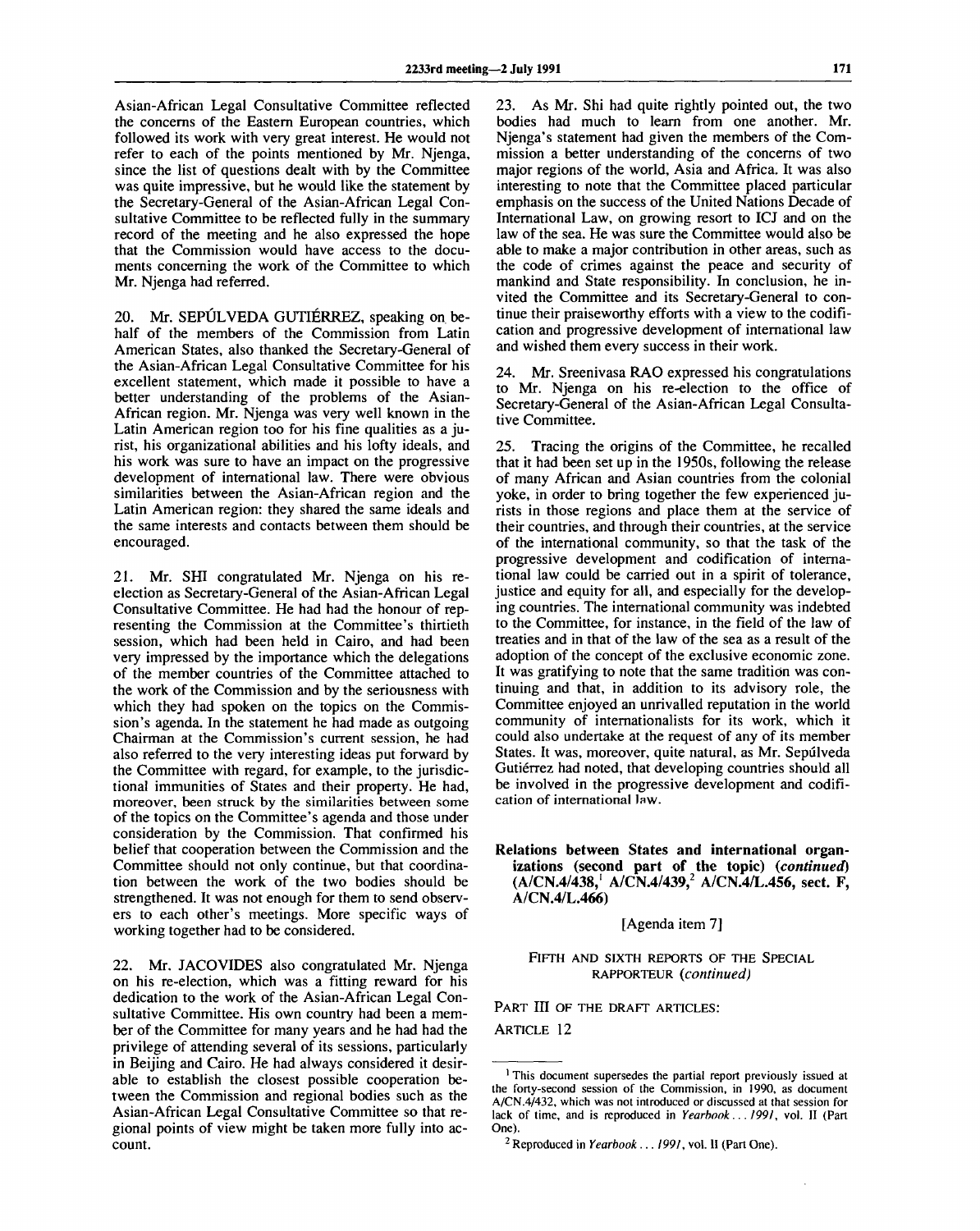PART IV OF THE DRAFT ARTICLES: ARTICLES 13 TO 17 *and* PART V OF THE DRAFT ARTICLES: ARTICLES 18 TO 22<sup>3</sup> (continue

26. Mr. HAYES recalled that, at the preceding session, during the debate on the fourth report,<sup> $\frac{4}{3}$ </sup> he had stated that he strongly favoured the functional approach advocated by the Special Rapporteur in paragraph 27 of the report, as well as the idea which seemed to be put forward in paragraphs 51 and 52 of that report that the Commission's objective should be to prepare a general framework of provisions common to all international organizations of a universal character, leaving the details to be developed according to the specific purpose and functions of the organization concerned.<sup>5</sup> It was in the light of those two criteria that he intended to examine the draft articles contained in the reports.

27. The fifth report (A/CN.4/438) dealt first with the question of archives. The confidentiality—he preferred that term to "secrecy", which could have a sinister ring in English—of the archives, whether documents for internal use, such as personnel files, or for external use, such as correspondence with member States and other international organizations, appeared to be essential to enable international organizations to perform their functions. They must therefore enjoy inviolability of their archives and only absolute inviolability would suffice. That functional justification was borne out by the provisions of several instruments, including the Convention on the Privileges and Immunities of the United Nations. Paragraph 1 of draft article 12 proposed by the Special Rapporteur was based on article II, section 4, of that Convention and, in his view, it was an appropriate provision. However, he was not sure whether paragraph 2, which purported to give an exhaustive list of the "archives" of international organizations, was detailed enough: perhaps reference should also be made to modern means of communication, such as computers, word processors, electronic mail, and the like. Although he was not a specialist in that field, he thought that the risks of "computer viruses" and "hacking" would fully justify such a precaution.

28. The second subject covered in the fifth report was publication and communications facilities. There again, it was difficult to imagine an international organization for which freedom of publication and communication would not be a functional necessity. That freedom was, moreover, fully reflected in the relevant legal instruments, which specifically provided that the United Nations and the specialized agencies must enjoy treatment no less favourable than that enjoyed by Governments and diplomatic missions. That would obviously include the use of particular diplomatic means of communication such as coded messages, couriers, diplomatic bags, and so forth. Draft articles 14 and 16 proposed by the Special Rapporteur and based on the relevant provisions of the Convention on the Privileges and Immunities of the

United Nations and the Convention on the Privileges and Immunities of the Specialized Agencies were therefore entirely appropriate. However, he wondered whether article 15 was really necessary. Its paragraph 1 seemed to duplicate article 12 on the inviolability of archives and documents and the definition given in paragraph 2 seemed to be superfluous. He also wondered whether the question of publications and the question of communications should not be treated separately; they certainly overlapped in some respects, but they also raised very different problems. Moreover, existing international law seemed to be much more restrictive in respect of publications than in respect of communications. The two main conventions on the subject, the Convention on the Privileges and Immunities of the United Nations and the Convention on the Privileges and Immunities of the Specialized Agencies, merely exempted the publications of those organizations from customs duties and from prohibitions and restrictions on imports and exports. Draft article 13 went further, providing that international organizations could freely circulate and distribute their publications in the territory of each State party. In thatconnection, there was an interesting comment in the report of the subcommittee on the privileges and immunities of international organizations of the European Committee on Legal Cooperation, concerning the need to protect public order, quoted by the Special Rapporteur in his fifth report. He wondered whether draft article 17, which enabled a State to take the necessary measures to protect its security, should not also have an exemption based on the need to protect public order.

29. With regard to the sixth report (A/CN.4/439), he noted that the tax exemption granted to international organizations was based fairly and squarely, as the Special Rapporteur had explained in the report, on the principle that a host State should not derive unjustified fiscal benefit from the presence of an international organization on its territory. In that connection, the Special Rapporteur referred to the fiscal immunities of diplomatic missions, as established by practice and codified in the Vienna Convention on Diplomatic Relations. He also referred to the Convention on the Privileges and Immunities of the United Nations and the Convention on the Privileges and Immunities of the Specialized Agencies. He reviewed the relevant provisions of those conventions which established a distinction between direct and indirect taxes and between what might be called fiscal taxes and charges for services; he also stressed the difference between official and non-official activities of an international organization.

30. The Special Rapporteur based the principle of exempting international organizations from customs duties on the premise that, in order to pursue their objectives and exercise their functions, those organizations required complete independence, including the freedom of movement of articles, goods, and so forth. He nevertheless referred to the limits which States had placed on that freedom in order to protect themselves, with reason, against any abuses. In that field, as in that of direct taxation, the question arose of the distinction between official functions and other activities and the problem of the resale of goods which had been imported duty-free was of particular importance. He appreciated the way in which the Special Rapporteur had supported his arguments with

 $3$  For texts, see 2232nd meeting, para. 2.

<sup>4</sup>  *Yearbook ... 1990,* vol. II (Part One), document A/CN.4/424.

<sup>5</sup>  *Yearbook ... 1990,* vol. I, 2176th meeting, para. 7.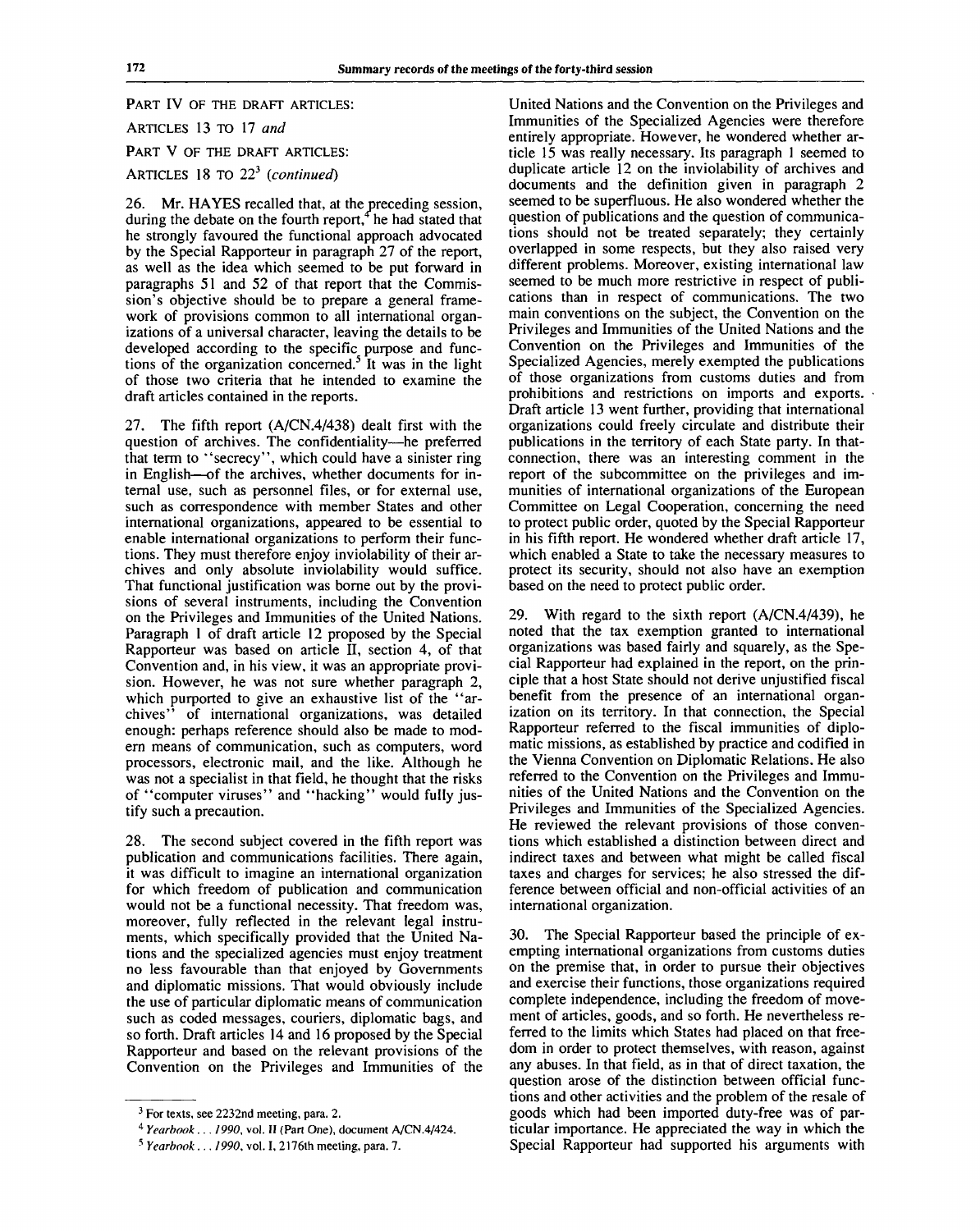abundant examples from conventional law and practice; moreover, the conclusions of the Special Rapporteur, as reflected in draft articles 18 to 22, were generally well justified. Draft articles 18, 20 and 21 were adaptations of corresponding provisions in the Convention on the Privileges and Immunities of the United Nations and the Convention on the Privileges and Immunities of the Specialized Agencies. He nevertheless wondered whether article 20 *(b)* on publications should not be incorporated into draft article 13, so that the question of publications could be dealt with in a single article.

31. Unlike the other articles mentioned above, draft article 19 was based mainly on the provisions of the Vienna Convention on Diplomatic Relations and the Vienna Convention on Consular Relations, which were also an excellent precedent for granting a tax exemption to international organizations for functional purposes. That exemption was provided for, in different terms, in other relevant instruments as well.

In conclusion, he believed that the thrust of the draft articles proposed by the Special Rapporteur was acceptable and that further refinements should be left to the Drafting Committee.

33. Mr. JACOVIDES thanked the Special Rapporteur for having provided a clear picture in his fifth report of the issues involved and the practice followed with regard to the archives and the publication and communications facilities of international organizations, accompanied by the corresponding draft articles 12 to 17.

34. As the Special Rapporteur had rightly pointed out in his report, international organizations, like States, were in permanent communication with member States and with each other; they maintained a steady correspondence with public and private institutions and with individuals and they kept files and had a body of documentation that was essential to their operations. The confidentiality—rather than secrecy, as had been pointed out by Mr. Hayes—and the privacy of their archives must be protected and guaranteed. It was therefore a valid premise that, like States, international organizations were subjects of international law and should enjoy inviolability of their archives. That principle was, moreover, spelt out in international conventions, such as the Convention on the Privileges and Immunities of the United Nations, and was generally accepted in practice. He had no difficulty in accepting the idea that the right to confidentiality was essential to the freedom of action and effective functioning of international organizations. He therefore endorsed draft article 12 proposed by the Special Rapporteur. With regard to the definition of archives, it was his view that paragraph 2 should, for the sake of clarity, be included in the body of the draft article; the wording of that paragraph could be considered in detail by the Drafting Committee, taking into consideration Mr. Hayes' interesting suggestion that modern means of communication, such as computers, and wordprocessing systems, should be added to the elements already listed.

35. Similarly, it could hardly be disputed that communication facilities were essential to the effective functioning of international organizations: such facilities must permit organizations to communicate freely with member States and other organizations, to disseminate their ideas and to publicize the results of the tasks entrusted to them. He took note of the analysis of State practice in respect of publications, as provided by the Special Rapporteur in his report, and he readily agreed that, for their official communications, international organizations should enjoy treatment no less favourable than that accorded to Governments, as established, moreover, in the Convention on the Privileges and Immunities of the United Nations and the Convention on the Privileges and Immunities of the Specialized Agencies. As a general rule, the inviolability of communications correspondence, telegraph, telephone, radio—of international organizations should be equivalent to that of communications of diplomatic missions, in so far as the needs of international organizations, in particular the United Nations, were as important as the needs of the government agencies of the host country.

36. The means of communication of international organizations should in principle be the same as those used by States or diplomatic missions. However, it had to be acknowledged that not all international organizations needed to use couriers or to have special facilities for sealed bags, codes and ciphers unless that was justified by their operations, and that was clearly the case with the United Nations, as provided for in the Convention on the Privileges and Immunities of the United Nations.

37. The question of the use of the diplomatic bag by international organizations was the most controversial and had been discussed at length during the consideration of the draft articles on the status of the diplomatic courier and the diplomatic bag not accompanied by diplomatic courier, after which the Commission had decided to limit the scope of the draft articles to couriers and bags sent by States, while, at the same time adopting draft optional protocol two, annexed to the draft articles, and extending, on an optional basis, the applicability of the draft articles at least to couriers and bags of international organizations of a universal character. $\epsilon$ 

38. In his report, the Special Rapporteur reviewed State practice with regard to postal services and existing special postal agreements, such as that for the United Nations peace-keeping force in Cyprus, as well as the security issues raised, from the standpoint of States, by the use of telecommunications and radio stations. In that latter case, it was understandable that States could take an unfavourable view of the fact that international organizations were replacing them in the exercise of functions traditionally within their exclusive competence. The answer might be to strike a balance so that the basic interests of both international organizations and States were protected, in accordance, moreover, with current practice.

39. Draft articles 13 to 17 on publication and communications facilities, as proposed by the Special Rapporteur on the basis of his analysis, seemed to be on the right track. The articles were appropriately based on the principle that international organizations should enjoy

See 2232nd meeting, footnote 4.